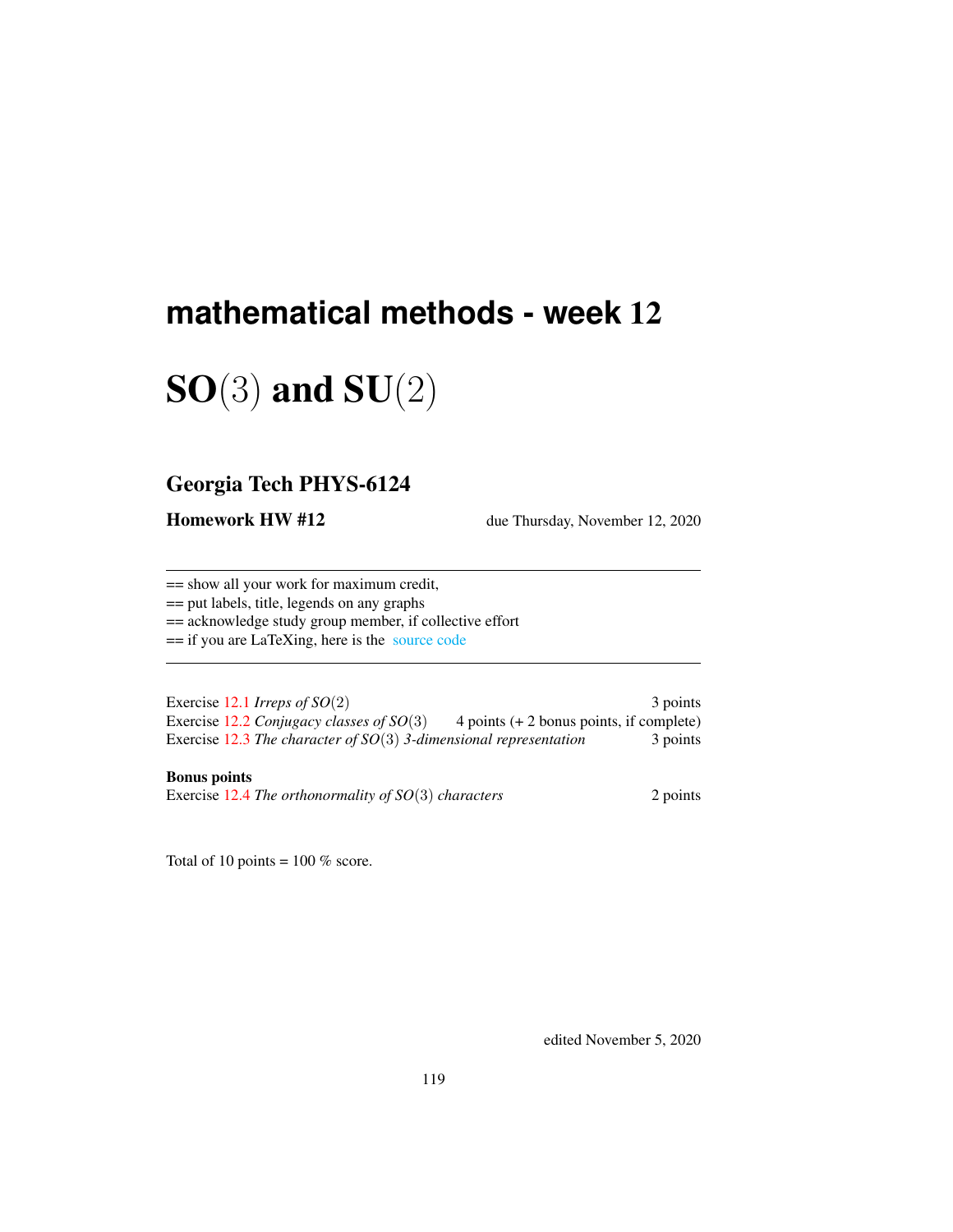#### Week 12 syllabus Tuesday, November 3, 2020

This week's lectures are related to AWH Chapter 3 *Vector Analysis* [\(click here\)](http://ChaosBook.org/library/ArWeHa13chap3.pdf) and Chapter 16 *Angular Momentum* [\(click here\).](http://ChaosBook.org/library/ArWeHa13chap16.pdf) The fastest way to watch any week's lecture videos is by letting YouTube run the [course playlist \(click here\).](https://www.youtube.com/watch?v=_i-e8GN5sI8&list=PLVcaOb64gCp-J115RvfOhE1Yb4s584Mho&index=132)

There is way too much material in this week's notes. Watch the main sequence of video clips, that and recommended reading should suffice. The rest is optional. You can glance through sect. [12.1](#page-2-0) *Linear algebra*, and sect. [12.2](#page-4-0) *SO(3) character orthogonality*, but I do not expect you to master this material.

*Clip 1 - Rotations in 3 dimensions (30 min)*

• OK, I see that formally  $SU(2) \simeq SO(3)$ , but who ordered "spin?"

*Clip 4 - Rotations in 2 complex dimensions (42 min)*

- Read sect. [12.3](#page-6-0) *SU(2) Pauli matrices*
- Read sect.  $12.4 \text{ SU}(2) \simeq \text{SO}(3)$  $12.4 \text{ SU}(2) \simeq \text{SO}(3)$

#### Optional reading

- *Clip 2 Lie algebra (21 min)*
- *Clip 3 Birdtracks (6 min)*
	- For overall clarity and pleasure of reading, I like Schwichtenberg [\[8\]](#page-9-0) [\(click](http://ChaosBook.org/library/Schwicht15-2edited.pdf) [here\)](http://ChaosBook.org/library/Schwicht15-2edited.pdf) discussion best. If you read anything for this week's lectures, read Schwichtenberg.
	- Reading: Chen, Ping and Wang [\[2\]](#page-9-1) *Group Representation Theory for Physicists*, Sect 5.2 *Definition of a Lie group, with examples* [\(click here\).](http://ChaosBook.org/library/Chen5-2.pdf)
	- What's the payback? While for you the geometrically intuitive representation is the set of rotation  $[2\times2]$  matrices, group theory says no! They split into pairs of 1dimensional irreps, and the basic building blocks of *our* 2-dimensional rotations on our kitchen table (forget quantum mechanics!) are the U(1)  $[1 \times 1]$  complex unit vector phase rotations.
		- Reading: [C. K. Wong](http://ckw.phys.ncku.edu.tw/) *Group Theory* notes, Chap 6 *[1D continuous groups](http://ckw.phys.ncku.edu.tw/public/pub/Notes/Mathematics/GroupTheory/Tung/Powerpoint/6._1DContinuousGroups.ppt)*, Sects. 6.1-6.3 Irreps of SO(2).
		- Reading: [C. K. Wong](http://ckw.phys.ncku.edu.tw/) *Group Theory* notes, Chap 6 *[1D continuous groups](http://ckw.phys.ncku.edu.tw/public/pub/Notes/Mathematics/GroupTheory/Tung/Powerpoint/6._1DContinuousGroups.ppt)*, Sect. 6.6 completes discussion of Fourier analysis as continuum limit of cyclic groups  $C_n$ , compares  $SO(2)$ ,  $O(2)$ , discrete translations group, and continuous translations group.
	- Dirac belt trick [applet](https://www.gregegan.net/APPLETS/21/21.html)
	- If still anxious, maybe this helps: Mark Staley, *Understanding quaternions and the Dirac belt trick* [arXiv:1001.1778.](https://arXiv.org/abs/1001.1778)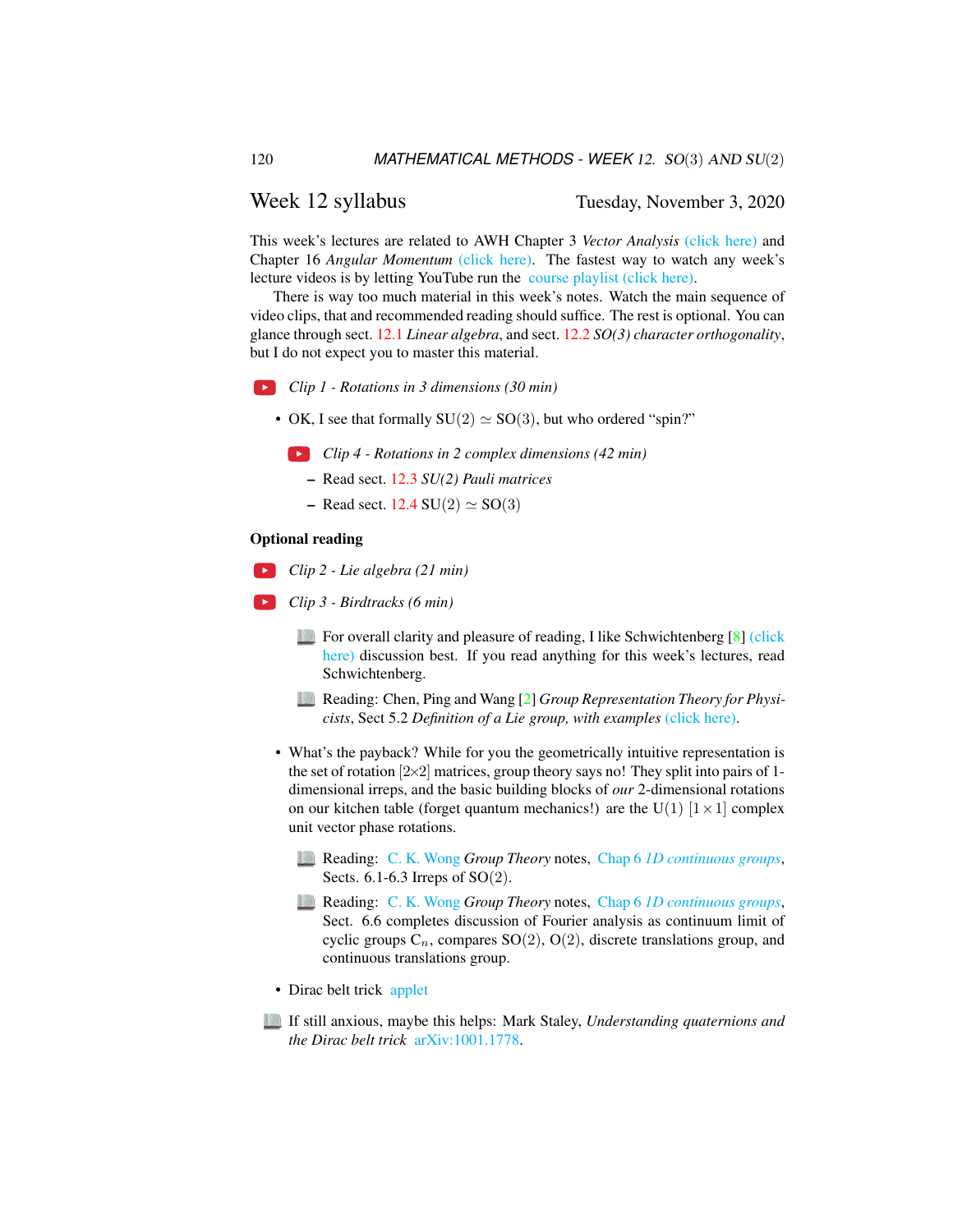- I have enjoyed reading Mathews and Walker [\[7\]](#page-9-2) Chap. 16 *Introduction to groups* [\(click here\).](http://ChaosBook.org/library/MathWalk73.pdf) Goldbart writes that the book is "based on lectures by Richard Feynman at Cornell University." Very clever. In particular, work through the example of fig. 16.2: it is very cute, you get explicit eigenmodes from group theory alone. The main message is that if you think things through first, you never have to go through using explicit form of representation matrices - thinking in terms of invariants, like characters, will get you there much faster.
- Any book, of 100s available, like Cornwell [\[3\]](#page-9-3) *Group Theory in Physics: An introduction* that covers group theory might be more to your taste.
- *Hamilton's quaternions*
- Stone and Goldbart [\[9\]](#page-9-4) [\(click here\)](http://ChaosBook.org/library/StGoChap17.pdf) Chapter 17 Sect 17.6 *Analytic functions and topology* (wherein stereographic projection is revealed to be the geometric origin of the spinor representations of the rotation group)

#### **Question** 12.1. Predrag asks

- Q You are graduate students now. Are you ready for The Talk?
- A Henriette Roux: [I'm ready!](https://www.smbc-comics.com/comic/the-talk-3)

## <span id="page-2-0"></span>12.1 Linear algebra

In this section we collect a few basic definitions. A sophisticated reader might prefer skipping straight to the definition of the Lie product  $(12.8)$ , the big difference between the group elements product used so far in discussions of finite groups, and what is needed to describe continuous groups.

Vector space. A set V of elements x, y, z, . . . is called a *vector* (or *linear*) *space* over a field  $F$  if

- (a) *vector addition* "+" is defined in  $V$  such that  $V$  is an abelian group under addition, with identity element 0;
- (b) the set is *closed* with respect to *scalar multiplication* and vector addition

$$
a(\mathbf{x} + \mathbf{y}) = a\mathbf{x} + a\mathbf{y}, \qquad a, b \in \mathbb{F}, \quad \mathbf{x}, \mathbf{y} \in V
$$
  
\n
$$
(a + b)\mathbf{x} = a\mathbf{x} + b\mathbf{x}
$$
  
\n
$$
a(b\mathbf{x}) = (ab)\mathbf{x}
$$
  
\n
$$
1\mathbf{x} = \mathbf{x}, \qquad 0\mathbf{x} = \mathbf{0}.
$$
 (12.1)

Here the field  $\mathbb F$  is either  $\mathbb R$ , the field of reals numbers, or  $\mathbb C$ , the field of complex numbers. Given a subset  $V_0 \subset V$ , the set of all linear combinations of elements of  $V_0$ , or the *span* of  $V_0$ , is also a vector space.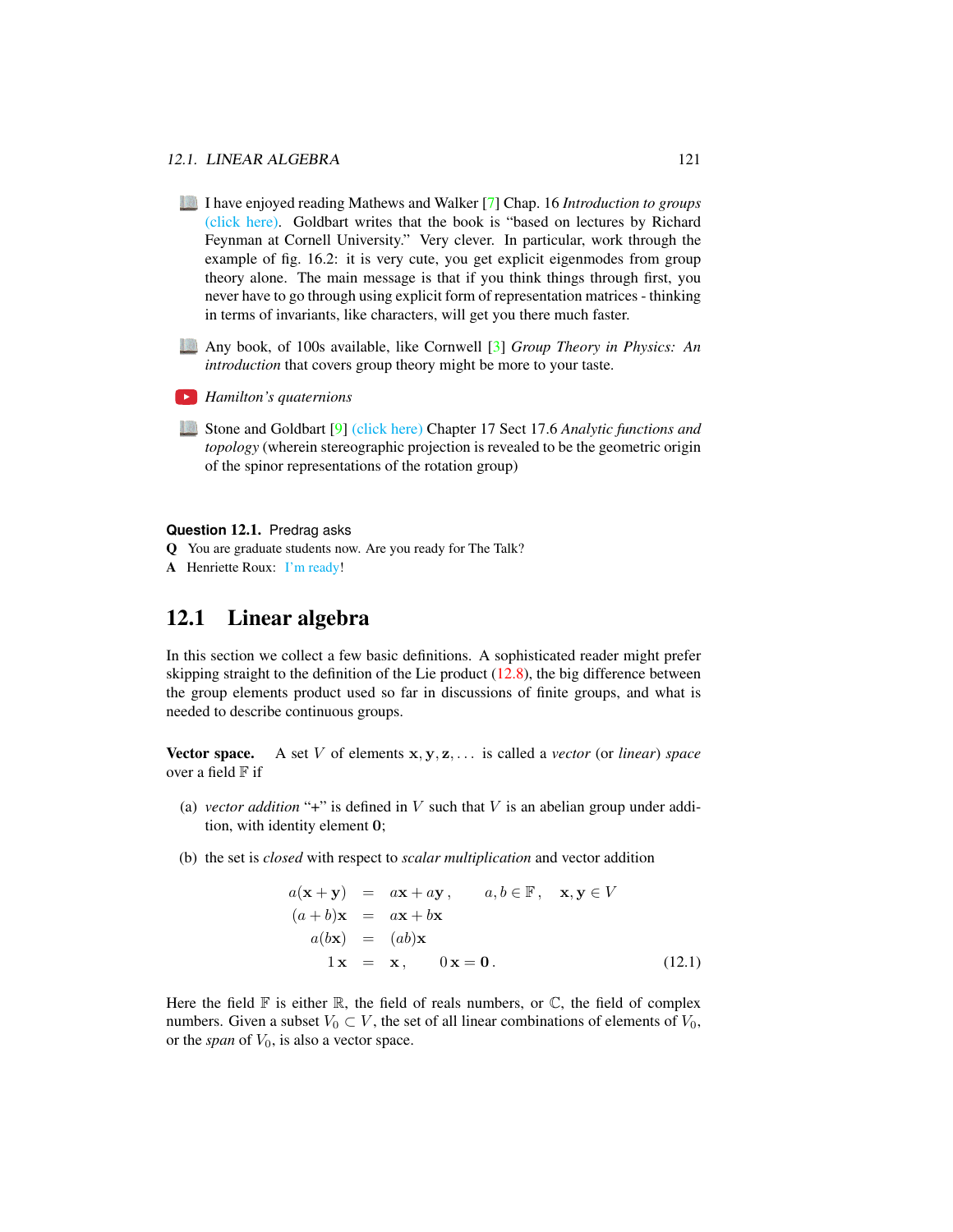**A basis.**  $\{e^{(1)}, \dots, e^{(d)}\}$  is any linearly independent subset of V whose span is V. The number of basis elements d is the *dimension* of the vector space V.

**Dual space, dual basis.** Under a general linear transformation  $g \in GL(n, \mathbb{F})$ , the row of basis vectors transforms by right multiplication as  $e^{(j)} = \sum_k (g^{-1})^j{}_k e^{(k)}$ , and the column of  $x_a$ 's transforms by left multiplication as  $x' = \mathbf{g}x$ . Under left multiplication the column (row transposed) of basis vectors  $e_{(k)}$  transforms as  $e_{(j)} = (g^{\dagger})_j{}^k e_{(k)}$ , where the *dual rep*  $g^{\dagger} = (g^{-1})^{\top}$  is the transpose of the inverse of g. This observation motivates introduction of a *dual* representation space  $\overline{V}$ , the space on which  $GL(n, \mathbb{F})$ acts via the dual rep g † .

**Definition.** If V is a vector representation space, then the *dual space*  $\overline{V}$  is the set of all linear forms on  $V$  over the field  $\mathbb{F}$ .

If  $\{e^{(1)}, \dots, e^{(d)}\}$  is a basis of V, then  $\bar{V}$  is spanned by the *dual basis*  $\{e_{(1)}, \dots, e_{(d)}\}$ , the set of d linear forms  $e_{(k)}$  such that

$$
\mathbf{e}_{(j)} \cdot \mathbf{e}^{(k)} = \delta_j^k,
$$

where  $\delta_j^k$  is the Kronecker symbol,  $\delta_j^k = 1$  if  $j = k$ , and zero otherwise. The components of dual representation space vectors  $\bar{y} \in \bar{V}$  will here be distinguished by upper indices

$$
(y^1, y^2, \dots, y^n). \tag{12.2}
$$

They transform under  $GL(n, \mathbb{F})$  as

$$
y'^a = (\mathbf{g}^\dagger)^a{}_b y^b. \tag{12.3}
$$

For  $GL(n, \mathbb{F})$  no complex conjugation is implied by the <sup>†</sup> notation; that interpretation applies only to unitary subgroups  $U(n) \subset GL(n, \mathbb{C})$ . In the index notation, g can be distinguished from  $g^{\dagger}$  by keeping track of the relative ordering of the indices,

$$
(\mathbf{g})_a^b \to g_a^b \,, \qquad (\mathbf{g}^\dagger)_a^b \to g^b{}_a \,. \tag{12.4}
$$

**Algebra.** A set of r elements  $t_{\alpha}$  of a vector space T forms an algebra if, in addition to the vector addition and scalar multiplication,

(a) the set is *closed* with respect to multiplication  $T \cdot T \rightarrow T$ , so that for any two elements  $\mathbf{t}_{\alpha}, \mathbf{t}_{\beta} \in \mathcal{T}$ , the product  $\mathbf{t}_{\alpha} \cdot \mathbf{t}_{\beta}$  also belongs to  $\mathcal{T}$ :

$$
\mathbf{t}_{\alpha} \cdot \mathbf{t}_{\beta} = \sum_{\gamma=0}^{r-1} \tau_{\alpha\beta}^{\gamma} \mathbf{t}_{\gamma}, \qquad \tau_{\alpha\beta}^{\gamma} \in \mathbb{C} \, ; \tag{12.5}
$$

(b) the multiplication operation is *distributive*:

$$
\begin{array}{rcl}\n(\mathbf{t}_{\alpha} + \mathbf{t}_{\beta}) \cdot \mathbf{t}_{\gamma} & = & \mathbf{t}_{\alpha} \cdot \mathbf{t}_{\gamma} + \mathbf{t}_{\beta} \cdot \mathbf{t}_{\gamma} \\
\mathbf{t}_{\alpha} \cdot (\mathbf{t}_{\beta} + \mathbf{t}_{\gamma}) & = & \mathbf{t}_{\alpha} \cdot \mathbf{t}_{\beta} + \mathbf{t}_{\alpha} \cdot \mathbf{t}_{\gamma}\n\end{array}.
$$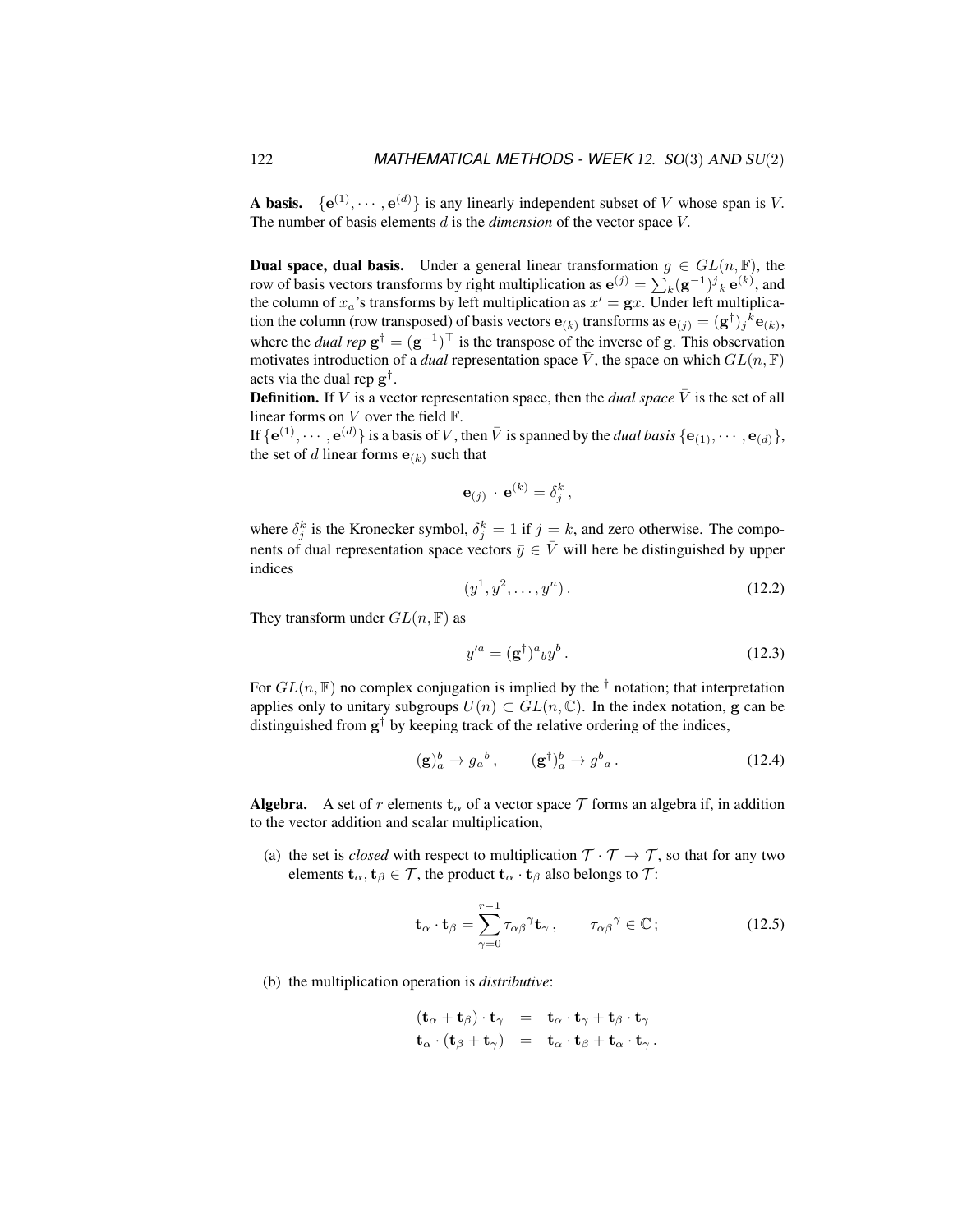The set of numbers  $\tau_{\alpha\beta}^{\gamma}$  are called the *structure constants*. They form a matrix rep of the algebra,

$$
(\mathbf{t}_{\alpha})_{\beta}{}^{\gamma} \equiv \tau_{\alpha\beta}{}^{\gamma},\tag{12.6}
$$

whose dimension is the dimension  $r$  of the algebra itself.

Depending on what further assumptions one makes on the multiplication, one obtains different types of algebras. For example, if the multiplication is associative

$$
(\mathbf{t}_{\alpha} \cdot \mathbf{t}_{\beta}) \cdot \mathbf{t}_{\gamma} = \mathbf{t}_{\alpha} \cdot (\mathbf{t}_{\beta} \cdot \mathbf{t}_{\gamma}),
$$

the algebra is *associative*. Typical examples of products are the *matrix product*

$$
(\mathbf{t}_{\alpha} \cdot \mathbf{t}_{\beta})_a^c = (t_{\alpha})_a^b (t_{\beta})_b^c, \qquad \mathbf{t}_{\alpha} \in V \otimes \bar{V}, \tag{12.7}
$$

and the *Lie product*

<span id="page-4-1"></span>
$$
(\mathbf{t}_{\alpha} \cdot \mathbf{t}_{\beta})_a^c = (t_{\alpha})_a^b (t_{\beta})_b^c - (t_{\alpha})_c^b (t_{\beta})_b^a, \qquad \mathbf{t}_{\alpha} \in V \otimes \bar{V}
$$
 (12.8)

which defines a *Lie algebra*.

# <span id="page-4-0"></span>12.2 SO(3) character orthogonality

In 3 Euclidean dimensions, a rotation around  $z$  axis is given by the  $SO(2)$  matrix

$$
R_3(\varphi) = \begin{pmatrix} \cos \varphi & -\sin \varphi & 0 \\ \sin \varphi & \cos \varphi & 0 \\ 0 & 0 & 1 \end{pmatrix} = \exp \varphi \begin{pmatrix} 0 & -1 & 0 \\ 1 & 0 & 0 \\ 0 & 0 & 0 \end{pmatrix} . \tag{12.9}
$$

An arbitrary rotation in  $\mathbb{R}^3$  can be represented by

<span id="page-4-2"></span>
$$
R_{\mathbf{n}}(\varphi) = e^{-i\varphi} \mathbf{n} \cdot \mathbf{L} \qquad \mathbf{L} = (L_1, L_2, L_3), \qquad (12.10)
$$

where the unit vector  $n$  determines the plane and the direction of the rotation by angle  $\varphi$ . Here  $L_1, L_2, L_3$  are the generators of rotations along  $x, y, z$  axes respectively,

$$
L_1 = i \begin{pmatrix} 0 & 0 & 0 \\ 0 & 0 & 1 \\ 0 & -1 & 0 \end{pmatrix}, \quad L_2 = i \begin{pmatrix} 0 & 0 & 1 \\ 0 & 0 & 0 \\ -1 & 0 & 0 \end{pmatrix}, \quad L_3 = i \begin{pmatrix} 0 & -1 & 0 \\ 1 & 0 & 0 \\ 0 & 0 & 0 \end{pmatrix},
$$
(12.11)

with Lie algebra relations

<span id="page-4-3"></span>
$$
[L_i, L_j] = i\varepsilon_{ijk} L_k. \qquad (12.12)
$$

All SO(3) rotations by the same angle  $\theta$  around different rotation axis  $n$  are conjugate to each other,

$$
e^{i\phi \mathbf{n}_2 \cdot \mathbf{L}} e^{i\theta \mathbf{n}_1 \cdot \mathbf{L}} e^{-i\phi \mathbf{n}_2 \cdot \mathbf{L}} = e^{i\theta \mathbf{n}_3 \cdot \mathbf{L}}, \qquad (12.13)
$$

with  $e^{i\phi \mathbf{n}_2 \cdot \mathbf{L}}$  and  $e^{-i\theta \mathbf{n}_2 \cdot \mathbf{L}}$  mapping the vector  $\mathbf{n}_1$  to  $\mathbf{n}_3$  and back, so that the rotation around axis  $n_1$  by angle  $\theta$  is mapped to a rotation around axis  $n_3$  by the same  $\theta$ . The conjugacy classes of SO(3) thus consist of rotations by the same angle about all distinct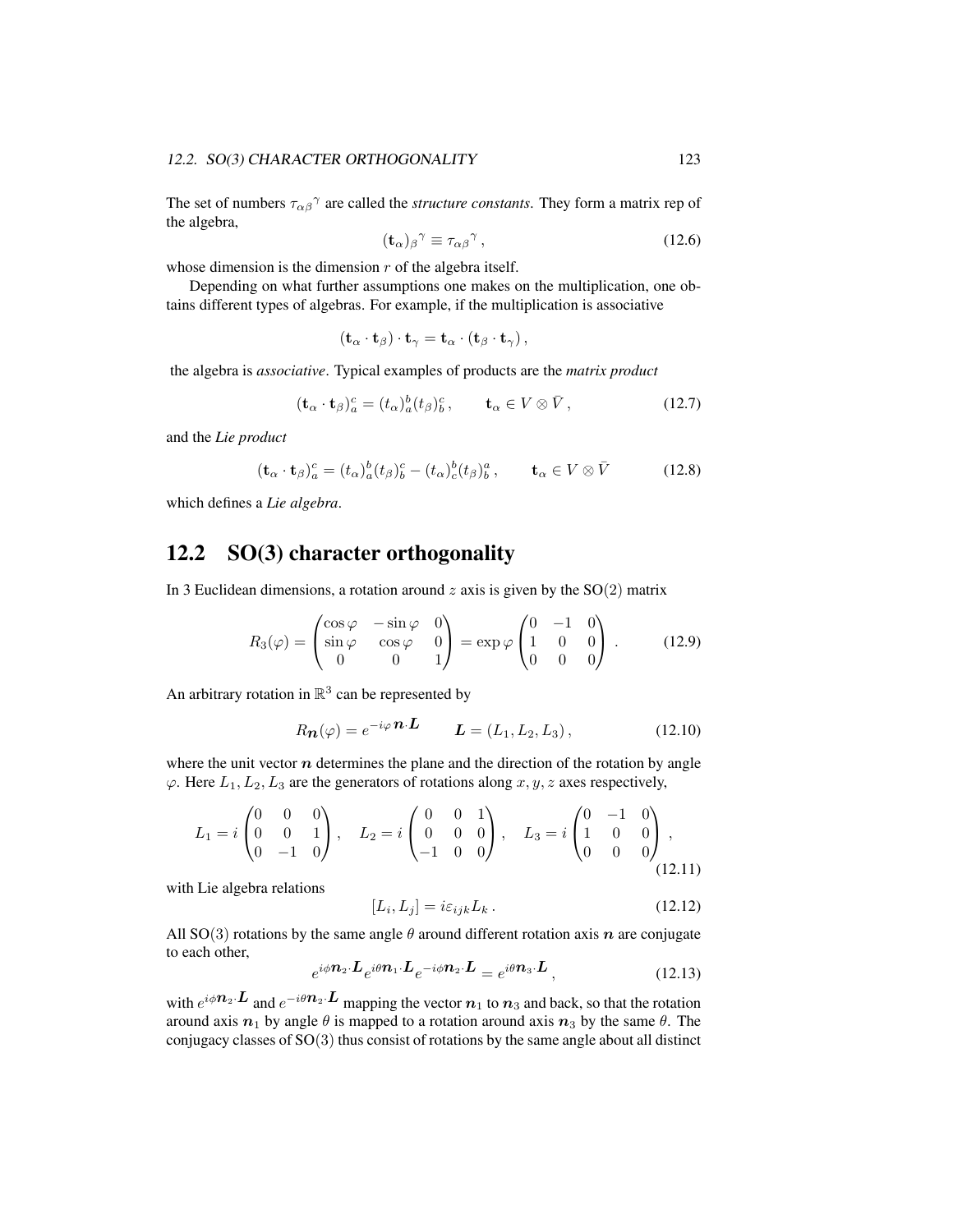rotation axes, and are thus labelled the angle θ. As the conjugacy class depends only on  $θ$ , the characters can only be a function of θ. For the 3-dimensional special orthogonal special orthogonal representation, the character is

$$
\chi = 2\cos(\theta) + 1. \tag{12.14}
$$

For an irrep labeled by j, the character of a conjugacy class labeled by  $\theta$  is

<span id="page-5-1"></span>
$$
\chi^{(j)}(\theta) = \frac{\sin(j+1/2)\theta}{\sin(\theta/2)}
$$
\n(12.15)

To check that these characters are orthogonal to each other, one needs to define the group integration over a parametrization of the  $SO(3)$  group manifold. A group element is parametrized by the rotation axis n and the rotation angle  $\theta \in (-\pi, \pi]$ , with  $n$  a unit vector which ranges over all points on the surface of a unit ball. Note however, that a  $\pi$  rotation is the same as a  $-\pi$  rotation (n and  $-n$  point along the same direction), and the  $n$  parametrization of SO(3) is thus a 2-dimensional surface of a unit-radius ball with the opposite points identified.

The Haar measure for  $SO(3)$  requires a bit of work, here we just note that after the integration over the solid angle (characters do not depend on it), the Haar measure is

<span id="page-5-0"></span>
$$
dg = d\mu(\theta) = \frac{d\theta}{2\pi}(1 - \cos(\theta)) = \frac{d\theta}{\pi}\sin^2(\theta/2). \tag{12.16}
$$

with this measure the characters are orthogonal, and the character orthogonality the-<br>orems follow, of the same form as for the finite groups, but with the group averages replaced by the continuous, parameter dependant group integrals

$$
\frac{1}{|G|} \sum_{g \in G} \to \int_G dg \, .
$$

The good news is that, as explained in ChaosBook.org Chap. *[Relativity for cyclists](http://birdtracks.eu/courses/PHYS-7143-19/continuous.pdf)* (and in *Group Theory - Birdtracks, Lie's, and Exceptional Groups* [\[5\]](#page-9-5)), one never needs to actually explicitly construct a group manifold parametrizations and the corresponding Haar measure.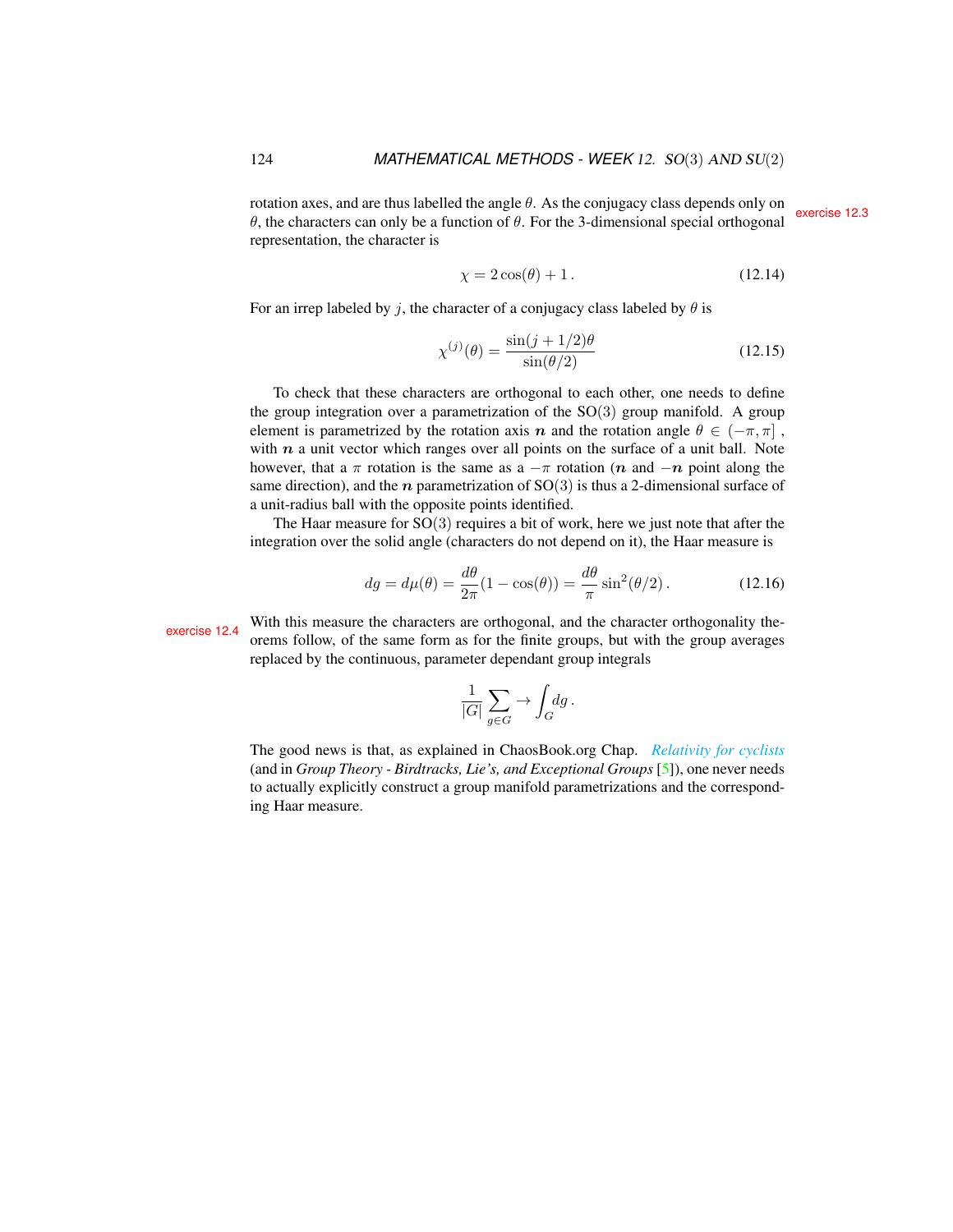## <span id="page-6-0"></span>12.3 SU(2) Pauli matrices

A lightning, bullet points review.

- U(*n*): unitary transformation  $U = e^{iH}$
- Unitarity:  $U^{\dagger}U = \mathbf{1} \Rightarrow H^{\dagger} = H$ , the generator is hermitian.
- SU(*n*): special unitary transformation det  $U = 1$
- Must know:  $\ln \det = \text{tr} \ln \text{ for any matrix, so the generator is traceless}$  $\ln \det U = \text{tr} \ln U = \text{tr} H = 0$
- SU(2) :  $H = \begin{pmatrix} a & c \\ e & b \end{pmatrix}$ ,  $a, b, c, e \in \mathbb{C}$ , eight real numbers in all.
- *H* is hermitian:  $H = \begin{pmatrix} a & c + id \\ c id & b \end{pmatrix}$ ,  $a, b, c, d \in \mathbb{R}$ ,
- H is traceless:  $0 = \text{tr } H \Rightarrow a + b = 0$ , three real rotation parameters in all, so

$$
H = c\sigma_x + d\sigma_y + a\sigma_z
$$
  
=  $c\begin{pmatrix} 0 & 1 \\ 1 & 0 \end{pmatrix} + d\begin{pmatrix} 0 & -i \\ i & 0 \end{pmatrix} + a\begin{pmatrix} 1 & 0 \\ 0 & -1 \end{pmatrix}$  (12.17)

where  $\sigma_j$  are known as Pauli matrices.

# <span id="page-6-1"></span>12.4  $SU(2)$  and  $SO(3)$

K. Y. Short

An element of  $SU(2)$  can be written as

<span id="page-6-2"></span>
$$
U_{\mathbf{n}}(\phi) = e^{i\phi \,\sigma \cdot \hat{\mathbf{n}}/2} \tag{12.18}
$$

where  $\sigma_j$  is a Pauli matrix and  $\phi$  is a real number. What is the significance of the 1/2 factor in the argument of the exponential?

Consider a generic position vector  $x = (x, y, z)$  and construct a Hermitian matrix of the form

$$
\sigma \cdot \mathbf{x} = \sigma_x x + \sigma_y y + \sigma_z z
$$
  
=  $\begin{pmatrix} 0 & x \\ x & 0 \end{pmatrix} + \begin{pmatrix} 0 & -iy \\ iy & 0 \end{pmatrix} + \begin{pmatrix} z & 0 \\ 0 & -z \end{pmatrix}$   
=  $\begin{pmatrix} z & x - iy \\ x + iy & -z \end{pmatrix}$  (12.19)

Its determinant

$$
\det \begin{pmatrix} z & x - iy \\ x + iy & -z \end{pmatrix} = -(x^2 + y^2 + z^2) = -x^2 \tag{12.20}
$$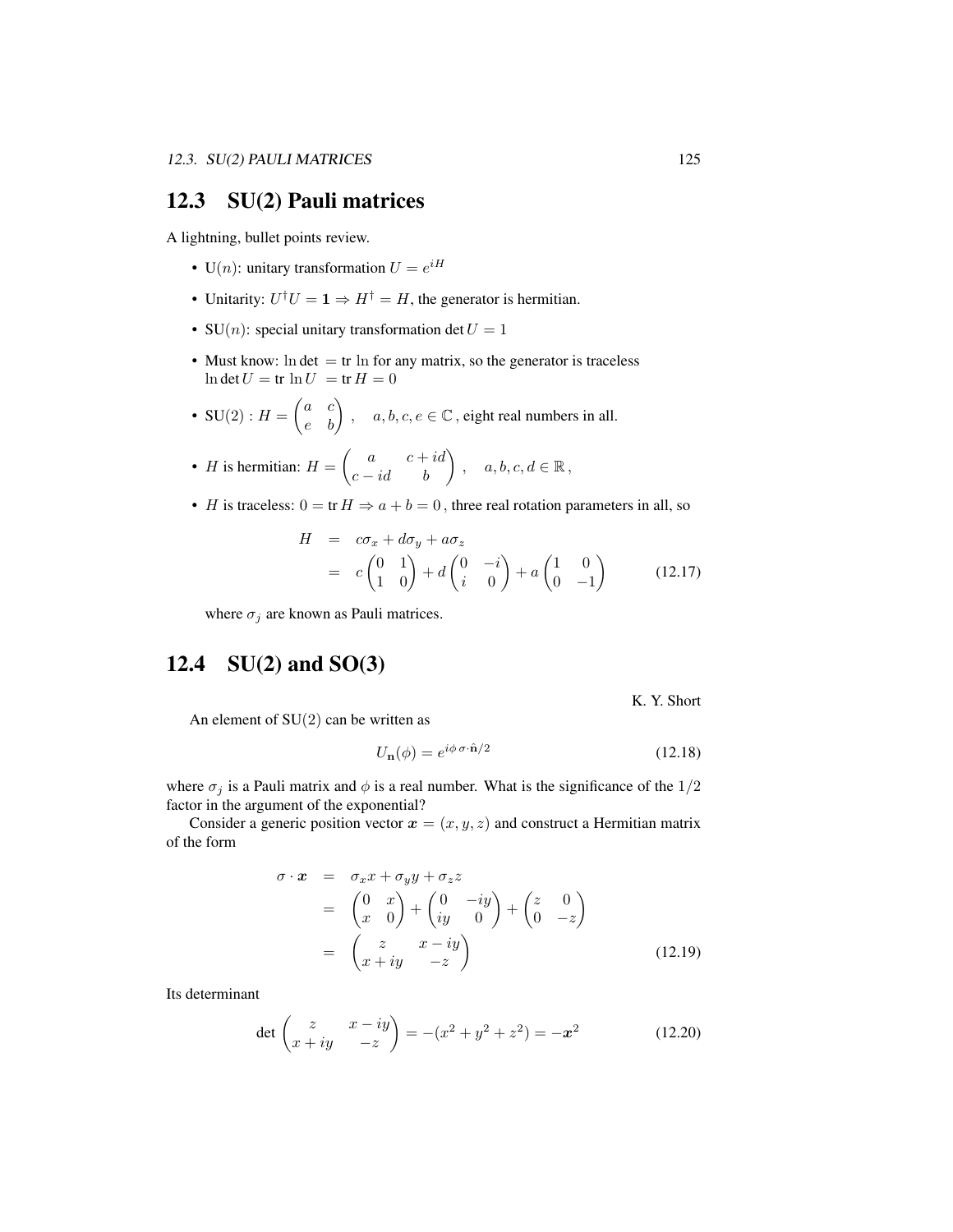gives the length of a vector. Consider a  $SU(2)$  transformation  $(12.18)$  of this matrix,  $U^{\dagger}(\sigma \cdot \mathbf{x})U$ . Taking the determinant, we find the same expression as before:

$$
\det U(\sigma \cdot \mathbf{x})U^{\dagger} = \det U \det(\sigma \cdot \mathbf{x}) \det U^{\dagger} = \det(\sigma \cdot \mathbf{x}). \tag{12.21}
$$

Just as  $SO(3)$ ,  $SU(2)$  preserves the lengths of vectors.

To make the correspondence between  $SO(3)$  and  $SU(2)$  more explicit, consider a SU(2) transformation on a complex two-component *spinor*

$$
\psi = \begin{pmatrix} \alpha \\ \beta \end{pmatrix} \tag{12.22}
$$

related to  $x$  by

$$
x = \frac{1}{2}(\beta^2 - \alpha^2), \quad y = -\frac{i}{2}(\alpha^2 + \beta^2), \quad z = \alpha\beta
$$
 (12.23)

Check that a SU(2) transformation of  $\psi$  is equivalent to a SO(3) transformation on x. From this equivalence, one sees that a  $SU(2)$  transformation has three real parameters that correspond to the three rotation angles of  $SO(3)$ . If we label the "angles" for the SU(2) transformation by  $\alpha$ ,  $\beta$ , and  $\gamma$ , we observe, for a "rotation" about  $\hat{x}$ 

$$
U_x(\alpha) = \begin{pmatrix} \cos \alpha/2 & i \sin \alpha/2 \\ i \sin \alpha/2 & \cos \alpha/2 \end{pmatrix},
$$
 (12.24)

for a "rotation" about  $\hat{y}$ ,

$$
U_y(\beta) = \begin{pmatrix} \cos \beta/2 & \sin \beta/2 \\ -\sin \beta/2 & \cos \beta/2 \end{pmatrix},
$$
 (12.25)

and for "rotation" about  $\hat{z}$ ,

$$
U_z(\gamma) = \begin{pmatrix} e^{i\gamma/2} & 0\\ 0 & e^{-i\gamma/2} \end{pmatrix} .
$$
 (12.26)

Compare these three matrices to the corresponding  $SO(3)$  rotation matrices:

$$
R_x(\zeta) = \begin{pmatrix} 1 & 0 & 0 \\ 0 & \cos \zeta & \sin \zeta \\ 0 & -\sin \zeta & \cos \zeta \end{pmatrix}, \quad R_y(\phi) = \begin{pmatrix} \cos \phi & 0 & \sin \phi \\ 0 & 1 & 0 \\ -\sin \phi & 0 & \cos \phi \end{pmatrix}
$$

$$
R_z(\theta) = \begin{pmatrix} \cos \theta & \sin \theta & 0 \\ -\sin \theta & \cos \theta & 0 \\ 0 & 0 & 1 \end{pmatrix}
$$
(12.27)

They're equivalent! Result: *Half the rotation angle generated by SU*(2) *corresponds to a rotation generated by SO*(3)*.*

What does this mean? At this point, probably best to switch to Schwichtenberg [\[8\]](#page-9-0) [\(click here\)](http://ChaosBook.org/library/Schwicht15-2edited.pdf) who explains clearly that  $SU(2)$  is a simply-connected group, and thus the "mother" or covering group, or the double cover of  $SO(3)$ . This means there is a twoto-one map from SU(2) to SO(3); an SU(2) turn by  $4\pi$  corresponds to an SO(3) turn by 2π. So, the building blocks of your 3-dimensional world are not 3-dimensional real vectors, but the 2-dimensional complex spinors! Quantum mechanics chose electrons to be spin 1/2, and there is nothing Fox Channel can do about it.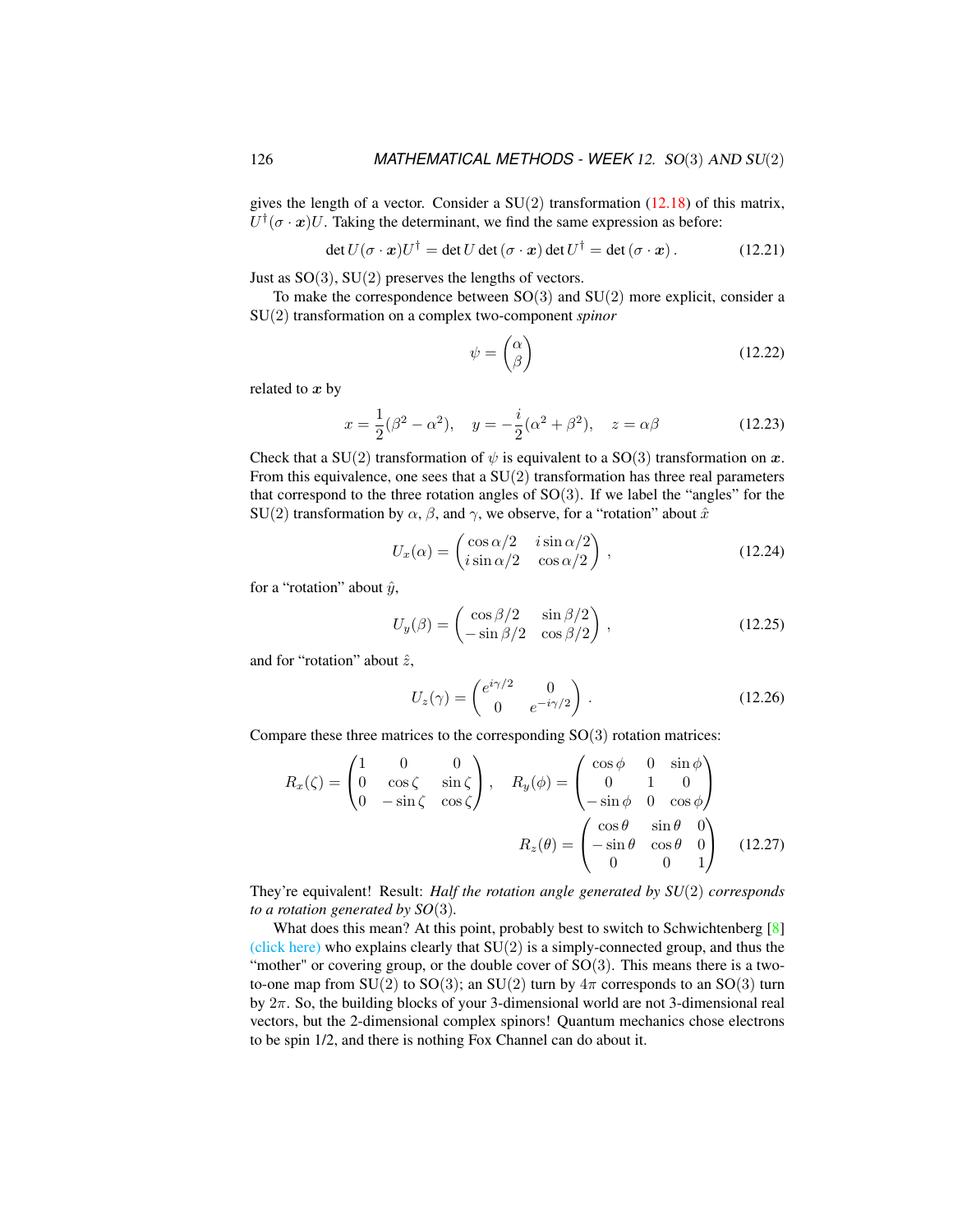#### **Question** 12.2. Henriette Roux asks

Q Why is this complex 2-dimensional vector called a 'spinor'?

A Historical, as Arfken, Weber & Harris [\[1\]](#page-9-6) explain: "It turns out that half-integral angular momentum states are needed to describe the intrinsic angular momentum of the electron and many other particles. Since these particles also have magnetic moments, an intuitive interpretation is that their charge distributions are spinning about some axis; hence the term spin. It is now understood that the spin phenomena cannot be explained consistently by describing these particles as ordinary charge distributions undergoing rotational motion, [...] "

Schwichtenberg  $[8]$ : "[...] spinors have properties that usual vectors do not have. For instance, the factor  $1/2$  in the exponent. This factor shows us that a spinor1 is after a rotation by  $2\pi$  not the same, but gets a minus sign. This is a pretty crazy property, because all objects we deal with in everyday life are exactly the same after a rotation by  $360^\circ = 2\pi$ .

#### **Question** 12.3. Henriette Roux asks

**Q** What' relation of Pauli exclusion principle to the spinor  $2\pi$  rotation amounting to overall minus sign?

A I think of fermion/Grassmann statistics as Archimedes principle + linearity, see my Field Theory [\[4\]](#page-9-7) *[chap. 4 Fermions](http://chaosbook.org/FieldTheory/04-Fermions.pdf)*. Basically, usually a constraint is imposed by eliminating a variable, for example, given the constraint is  $x^2 + y^2 + z^2 = 1$ , one gets rid of z by replacing it everywhere with  $z \to \sqrt{1-x^2-y^2}$ . This makes a fully symmetric theory asymmetric and ugly. In linear setting, another option is to keep all the variables and the symmetry, but add a new variable which by construction subtracts a degree of freedom, what I call [\[6\]](#page-9-8) a "negative dimension". In quantum field theory such variable is called a 'ghost'; it needs to be anti-commuting or Grassmann.

### 12.5 What *really* happened

They do not make Norwegians as they used to. In his brief biographical sketch of Sophus Lie, [Burkman](http://math.hawaii.edu/home/talks/burkman_master_talk.pdf) writes: "I feel that I would be remiss in my duties if I failed to mention avery interesting event that took place in Lie's life. Klein (a German) and Lie had moved to Paris in the spring of 1870 (they had earlier been working in Berlin). However, in July 1870, the Franco-Prussian war broke out. Being a German alien in France, Klein decided that it would be safer to return to Germany; Lie also decided to go home to Norway. However (in a move that I think questions his geometric abilities), Lie decided that to go from Paris to Norway, he would walk to Italy (and then presumably take a ship to Norway). The trip did not go as Lie had planned. On the way, Lie ran into some trouble–first some rain, and he had a habit of taking off his clothes and putting them in his backpack when he walked in the rain (so he was walking to Italy in the nude). Second, he ran into the French military (quite possibly while walking in the nude) and they discovered in his sack (in addition to his hopefully dry clothing) letters written to Klein in German containing the words 'lines' and 'spheres' (which the French interpreted as meaning 'infantry' and 'artillery'). Lie was arrested as a (insane) German spy. However, due to intervention by Gaston Darboux, he was released four weeks later and returned to Norway to finish his doctoral dissertation."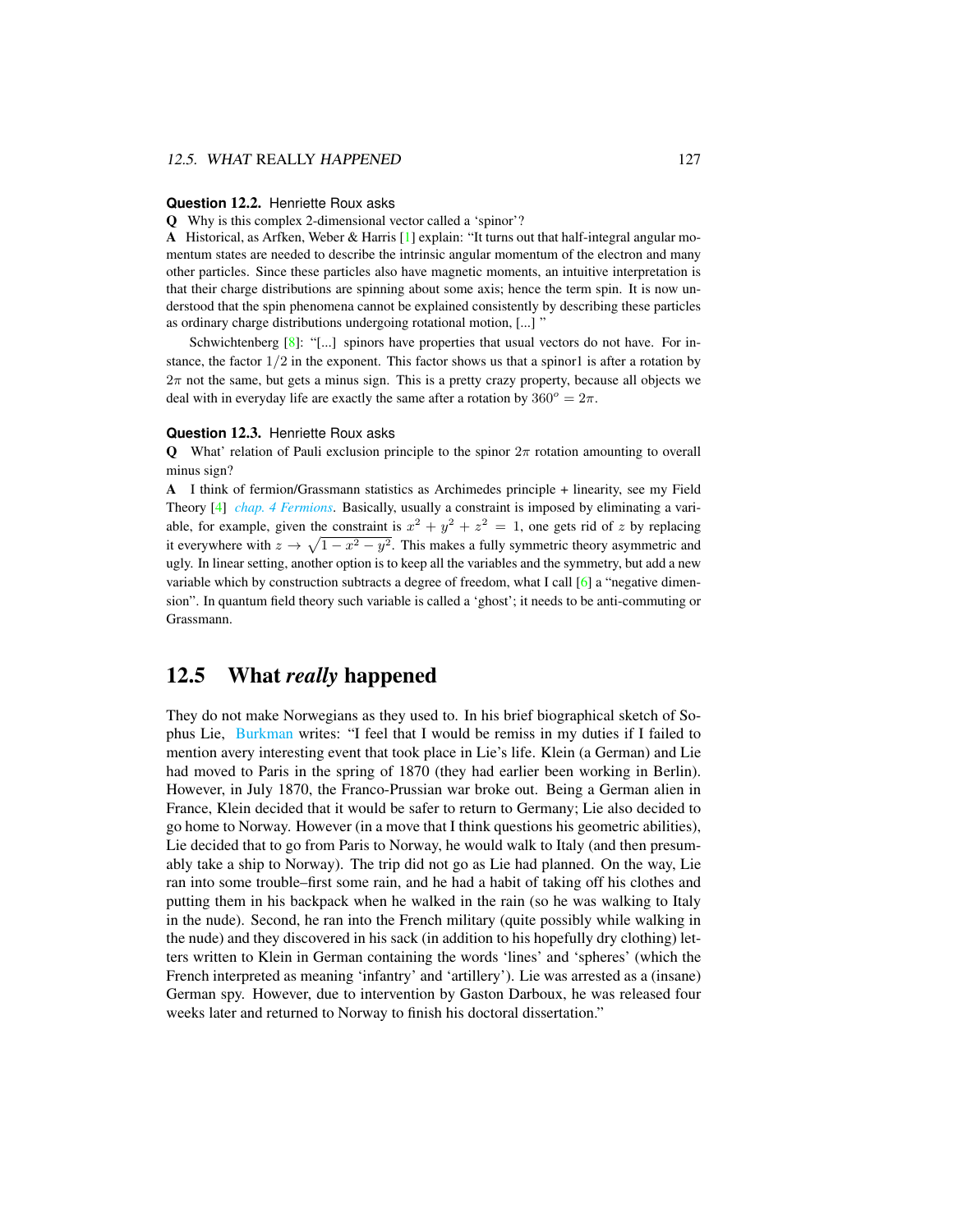**Question** 12.4. Henriette Roux asks

 $\Omega$ 

A This is a math methods course. Why are you not teaching us Bessel functions?

Blame Feynman: On May 2, 1985 my stay at Cornell was to end, and Vinnie of college town *Italian Kitchen* made a special dinner for three of us regulars. Das Wunderkind noticed Feynman ambling down Eddy Avenue, kidnapped him, and here we were, two wunderkinds, two humans.

Feynman was a very smart, forever driven wunderkind. He naturally bonded with our very smart, forever driven wunderkind, who suddenly lurched out of control, and got very competive about at what age who summed which kind of Bessel function series. Something like age twelve, do not remember which one did the Bessels first. At that age I read " [Palle Alone in the World,](https://vimeo.com/89776780)" while my nonwunderkind friend, being from California, watched television 12 hours a day.

When Das Wunderkind taught graduate E&M, he spent hours crafting lectures about symmetry groups and their representations as various eigenfunctions. Students were not pleased.

So, fuggedaboutit! if you have not done your Bessels yet, they are eigenfunctions, just like your Fourier modes, but for a spherical symmetry rather than for a translation symmetry; wiggle like a cosine, but decay radially.

When you need them you'll figure them out. Or sue me.

### References

 $\mathbf{b}$ 

- <span id="page-9-6"></span>[1] G. B. Arfken, H. J. Weber, and F. E. Harris, *[Mathematical Methods for Physi](http://books.google.com/books?vid=ISBN9780123846549)[cists: A Comprehensive Guide](http://books.google.com/books?vid=ISBN9780123846549)*, 7th ed. (Academic, New York, 2013).
- <span id="page-9-1"></span>[2] J.-Q. Chen, J. Ping, and F. Wang, *[Group Representation Theory for Physicists](http://dx.doi.org/10.1142/0262)* (World Scientific, Singapore, 1989).
- <span id="page-9-3"></span>[3] J. F. Cornwell, *[Group Theory in Physics: An Introduction](http://books.google.com/books?vid=ISBN9780121898007)* (Academic, New York, 1997).
- <span id="page-9-7"></span>[4] P. Cvitanović, *[Field Theory](http://ChaosBook.org/FieldTheory)*, Notes prepared by E. Gyldenkerne (Nordita, Copenhagen, 1983).
- <span id="page-9-5"></span>[5] P. Cvitanović, *[Group Theory: Birdtracks, Lie's and Exceptional Groups](https://press.princeton.edu/titles/8839.html)* (Princeton Univ. Press, Princeton NJ, 2004).
- <span id="page-9-8"></span>[6] P. Cvitanović and A. D. Kennedy, ["Spinors in negative dimensions",](http://dx.doi.org/10.1088/0031-8949/26/1/001) [Phys. Scr.](https://doi.org/10.1088/0031-8949/26/1/001) 26[, 5–14 \(1982\).](https://doi.org/10.1088/0031-8949/26/1/001)
- <span id="page-9-2"></span>[7] J. Mathews and R. L. Walker, *[Mathematical Methods of Physics](http://dx.doi.org/10.2307/2316002)* (W. A. Benjamin, Reading, MA, 1970).
- <span id="page-9-0"></span>[8] J. Schwichtenberg, *[Physics from Symmetry](http://dx.doi.org/10.1007/978-3-319-19201-7)* (Springer, Berlin, 2015).
- <span id="page-9-4"></span>[9] M. Stone and P. Goldbart, *[Mathematics for Physics: A Guided Tour for Graduate](http://dx.doi.org/10.1017/cbo9780511627040) [Students](http://dx.doi.org/10.1017/cbo9780511627040)* (Cambridge Univ. Press, Cambridge UK, 2009).